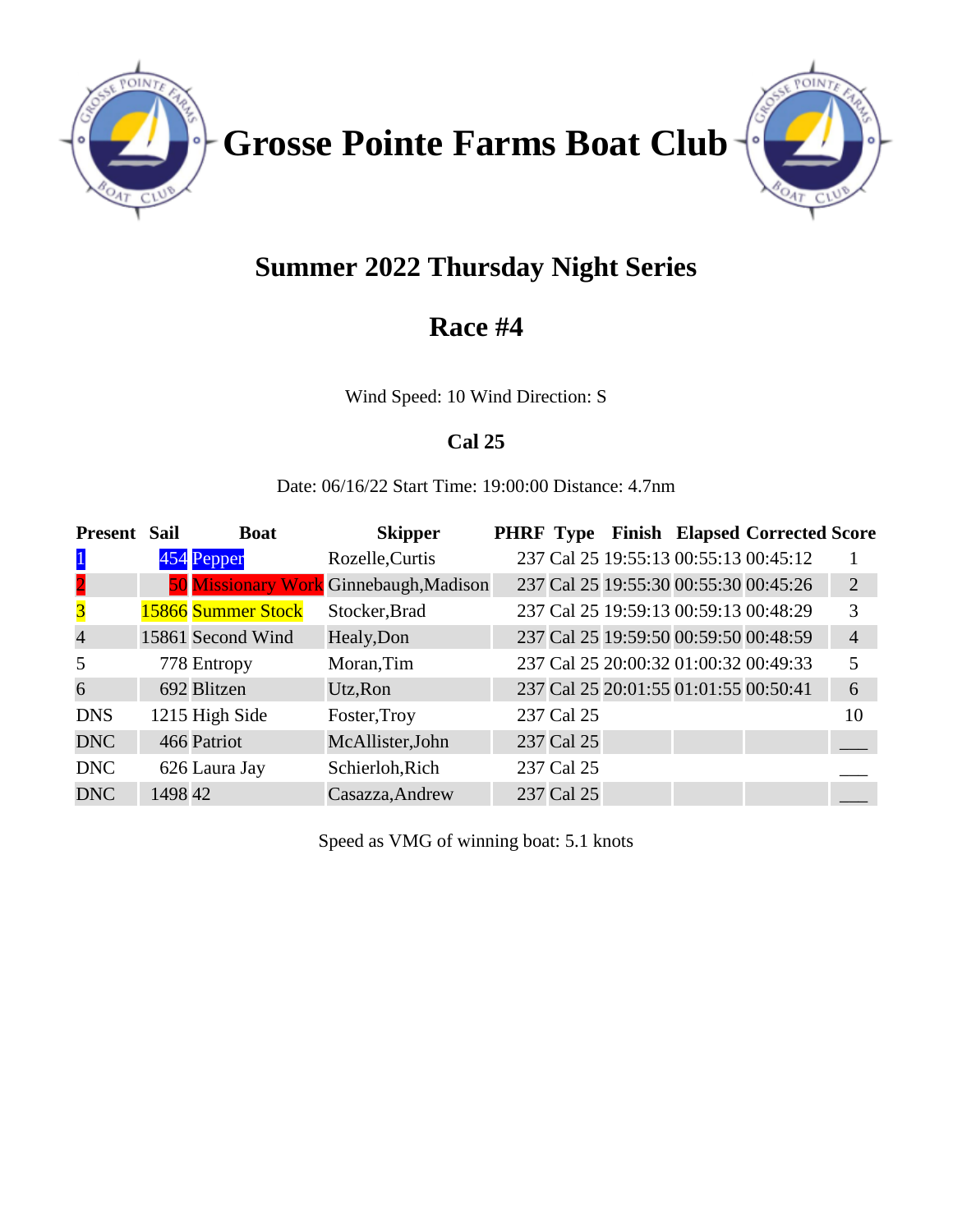### **Nonsuch**

Date: 06/16/22 Start Time: 19:05:00 Distance: 6.1nm

| <b>Present Sail</b>     | <b>Boat</b>                    | <b>Skipper</b>     | <b>PHRF</b> | <b>Type</b>                            |  | <b>Finish Elapsed Corrected Score</b>  |                |
|-------------------------|--------------------------------|--------------------|-------------|----------------------------------------|--|----------------------------------------|----------------|
| $\vert$ 1               | 502 Glory                      | Wood, Rob          |             |                                        |  | 180 Nonsuch 20:14:30 01:09:30 01:01:18 |                |
| $\overline{2}$          | 244 Hepcat                     | Sgrazzutti, Tim    |             |                                        |  | 180 Nonsuch 20:14:49 01:09:49 01:01:35 | $\overline{2}$ |
| $\overline{\mathbf{3}}$ | <b>507 Persistence</b>         | Gerhardstein, Greg |             |                                        |  | 180 Nonsuch 20:15:13 01:10:13 01:01:56 | 3              |
| $\overline{4}$          | 512 Typhoon Harry Bloom, Harry |                    |             | 180 Nonsuch 20:18:09 01:13:09 01:04:31 |  |                                        | $\overline{4}$ |
| <b>DNC</b>              | 268 Joma                       | Guthat, Peter      |             | 180 Nonsuch                            |  |                                        |                |
| <b>DNC</b>              | 516 Challenge                  | Doyal, Greg        |             | 180 Nonsuch                            |  |                                        |                |

Speed as VMG of winning boat: 5.3 knots

#### **Catalina 27**

Date: 06/16/22 Start Time: 19:10:00 Distance: 6.1nm

| <b>Present Sail</b> | <b>Boat</b>   | <b>Skipper</b>                 |     |               |                                     | <b>PHRF Delta Type Finish Elapsed Corrected Score</b> |                |
|---------------------|---------------|--------------------------------|-----|---------------|-------------------------------------|-------------------------------------------------------|----------------|
| $\mathbf{1}$        | 1646 Escape   | Zimmerman, Bret                | 219 |               | Cat 27 20:24:50 01:14:50 01:02:41   |                                                       |                |
| $\overline{2}$      | 6016 Business | Maitland, Ted                  | 219 |               |                                     | Cat 27 20:28:40 01:18:40 01:05:54                     | $\overline{2}$ |
| $\overline{3}$      |               | 6426 MEII Too Trost, Nick      | 219 |               | 6 Cat 27 20:30:16 01:20:16 01:06:43 |                                                       | $\mathcal{R}$  |
| <b>DNC</b>          |               | 5013 Ellen Rose Wright, Vernon | 225 | <b>Cat 27</b> |                                     |                                                       |                |
| DNC                 |               | 20820 Ballinderry Schmidt, Ric | 219 | Cat 27        |                                     |                                                       |                |

Speed as VMG of winning boat: 4.9 knots

## **Spinnaker B**

Date: 06/16/22 Start Time: 19:20:00 Distance: 6.1nm

| <b>Present</b>          | <b>Sail</b>        | <b>Boat</b>    | <b>Skipper</b>  | <b>PHRF Delta</b> | <b>Type</b>          |                            |                            | <b>Finish Elapsed Corrected Score</b> |                |
|-------------------------|--------------------|----------------|-----------------|-------------------|----------------------|----------------------------|----------------------------|---------------------------------------|----------------|
| $\mathbf{1}$            |                    | 377 Lady Luck  | Lady, Paul      | 126               | 14 T <sub>10</sub>   |                            | 20:19:01 00:59:01 00:55:02 |                                       |                |
| $\overline{\mathbf{2}}$ |                    | 176 Friendship | Scheibner, Doug | 129               | 18 T <sub>10</sub>   |                            | 20:20:55 01:00:55 00:56:15 |                                       | $\overline{2}$ |
| $\overline{\mathbf{3}}$ |                    | 148 Ariel      | Aitken, Mark    | 165               | 12 Tartan 33         |                            | 20:26:20 01:06:20 00:58:45 |                                       | 3              |
| $\overline{4}$          |                    | 25108 Baron    | Stuck, Randy    | 117               | 12 J/29              |                            | 20:22:03 01:02:03 00:58:48 |                                       | $\overline{4}$ |
| 5                       |                    | 25112 Nitasy   | Weinkauf, David | 121               | Nelson /<br>Marek 36 |                            | 20:23:16 01:03:16 01:00:39 |                                       | 5              |
| 6                       | <b>52142 Blues</b> |                | Nakai, Yoshi    | 147               | Express 27           | 20:30:28 01:10:28 01:05:04 |                            |                                       | 6              |
| <b>DNC</b>              |                    | 69 Tyeera      | Roberts, Sally  | 252               | <b>Bristol 27</b>    |                            |                            |                                       |                |
| <b>DNC</b>              | 25551              | Growl<br>Figer | Thoma, Richard  | 165               | 3000                 |                            |                            |                                       |                |

Speed as VMG of winning boat: 6.2 knots